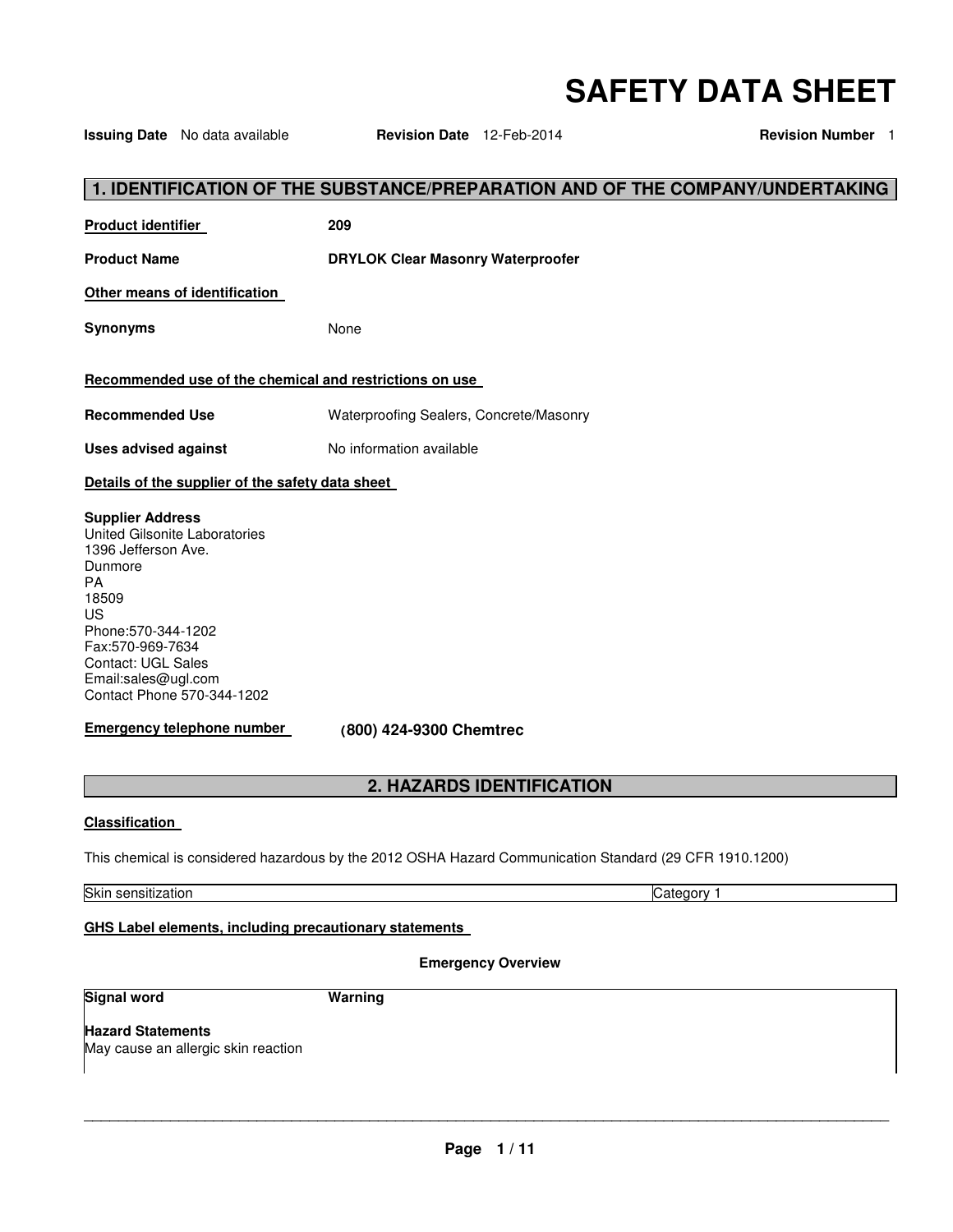

\_\_\_\_\_\_\_\_\_\_\_\_\_\_\_\_\_\_\_\_\_\_\_\_\_\_\_\_\_\_\_\_\_\_\_\_\_\_\_\_\_\_\_\_\_\_\_\_\_\_\_\_\_\_\_\_\_\_\_\_\_\_\_\_\_\_\_\_\_\_\_\_\_\_\_\_\_\_\_\_\_\_\_\_\_\_\_\_\_\_\_\_\_

#### **Precautionary Statements - Prevention**

Avoid breathing dust/fume/gas/mist/vapors/spray Use only outdoors or in a well-ventilated area Contaminated work clothing should not be allowed out of the workplace

#### **Precautionary Statements - Response**

Specific treatment (see supplemental first aid instructions on this label)

#### **Skin**

IF ON SKIN: Wash with plenty of soap and water If skin irritation or rash occurs: Get medical advice/attention Wash contaminated clothing before reuse

#### **Precautionary Statements - Storage**

None

#### **Precautionary Statements - Disposal** Dispose of contents/container to an approved waste disposal plant

#### **Hazards not otherwise classified (HNOC)**

Not applicable

#### **Unknown Toxicity**

29.9% of the mixture consists of ingredient(s) of unknown toxicity

#### **Other information**

Harmful to aquatic life with long lasting effects Repeated or prolonged skin contact may cause allergic reactions with susceptible persons May cause respiratory irritation

#### **Interactions with Other Chemicals**

Irritants. Sensitizers. Epoxies.

# **3. COMPOSITION/INFORMATION ON INGREDIENTS**

| <b>Chemical Name</b>                     | <b>CAS-No</b> | Weight % | <b>Trade Secret</b> |
|------------------------------------------|---------------|----------|---------------------|
| Dipropylene glycol monomethyl ether      | 34590-94-8    |          |                     |
| 2-Propanol, 1-(2-butoxy-1-methylethoxy)- | 29911-28-2    |          |                     |
| Propanol, oxybis-, dibenzoate            | 27138-31-4    |          |                     |

\* The exact percentage (concentration) of composition has been withheld as a trade secret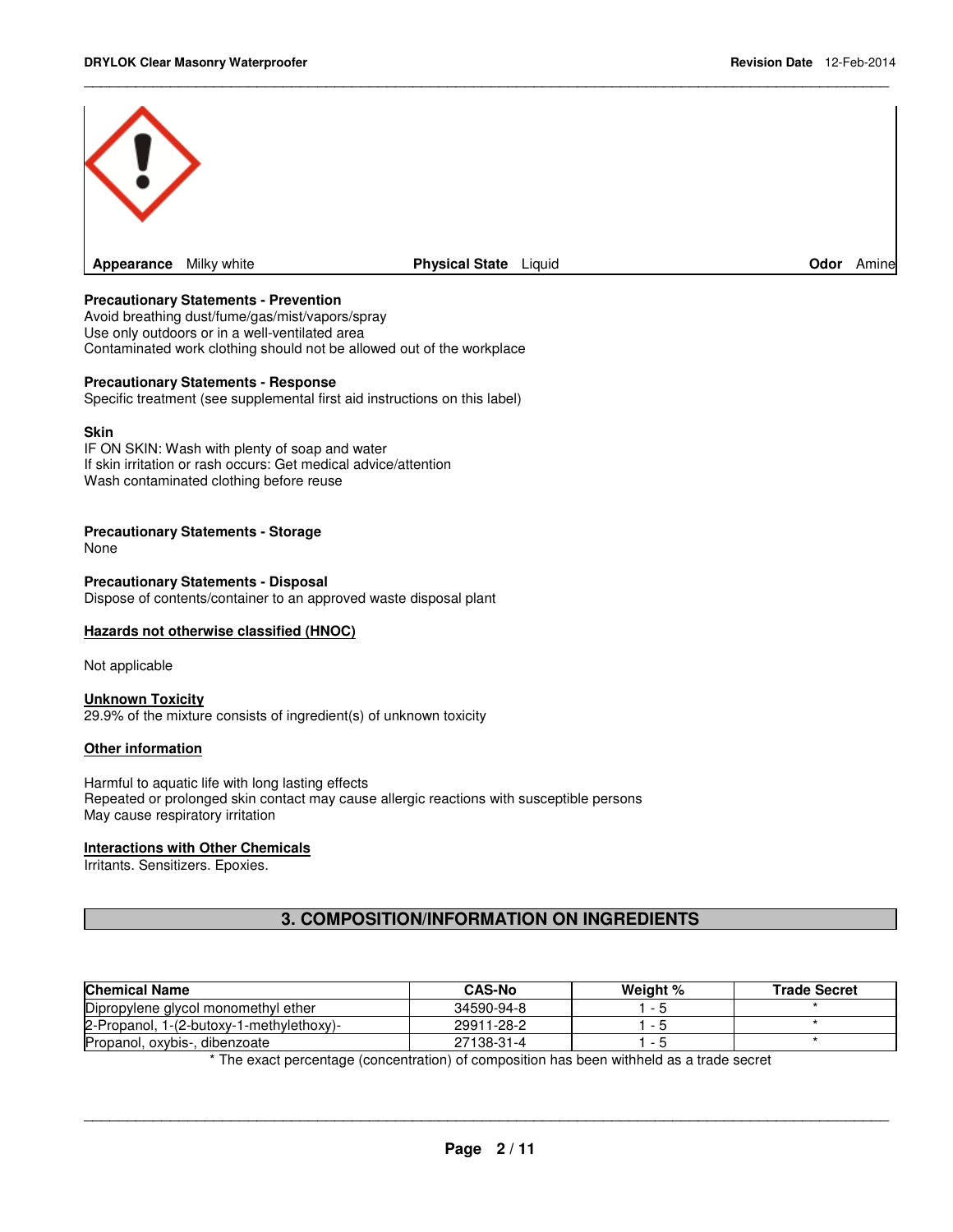# **4. FIRST AID MEASURES**

\_\_\_\_\_\_\_\_\_\_\_\_\_\_\_\_\_\_\_\_\_\_\_\_\_\_\_\_\_\_\_\_\_\_\_\_\_\_\_\_\_\_\_\_\_\_\_\_\_\_\_\_\_\_\_\_\_\_\_\_\_\_\_\_\_\_\_\_\_\_\_\_\_\_\_\_\_\_\_\_\_\_\_\_\_\_\_\_\_\_\_\_\_

# **First aid measures**

| <b>General Advice</b>                                       | Show this safety data sheet to the doctor in attendance.                                                                                                                                                                                                                                     |
|-------------------------------------------------------------|----------------------------------------------------------------------------------------------------------------------------------------------------------------------------------------------------------------------------------------------------------------------------------------------|
| <b>Eye Contact</b>                                          | Rinse thoroughly with plenty of water, also under the eyelids. Keep eye wide open while<br>rinsing. If symptoms persist, call a physician.                                                                                                                                                   |
| <b>Skin Contact</b>                                         | Wash skin with soap and water. In the case of skin irritation or allergic reactions see a<br>physician. May cause an allergic skin reaction.                                                                                                                                                 |
| <b>Inhalation</b>                                           | Move to fresh air. If symptoms persist, call a physician.                                                                                                                                                                                                                                    |
| Ingestion                                                   | Do NOT induce vomiting. Rinse mouth immediately and drink plenty of water. Never give<br>anything by mouth to an unconscious person. Get medical attention.                                                                                                                                  |
| <b>Protection of First-aiders</b>                           | Use personal protective equipment as required. Ensure that medical personnel are aware<br>of the material(s) involved, take precautions to protect themselves and prevent spread of<br>contamination. Avoid breathing vapors or mists. Wear personal protective clothing (see<br>section 8). |
| Most important symptoms and effects, both acute and delayed |                                                                                                                                                                                                                                                                                              |
| <b>Most Important Symptoms and</b><br><b>Effects</b>        | Itching. Rashes. Hives.                                                                                                                                                                                                                                                                      |

# **Indication of any immediate medical attention and special treatment needed**

Notes to Physician **Notes to Physician** Treat symptomatically. May cause sensitization of susceptible persons.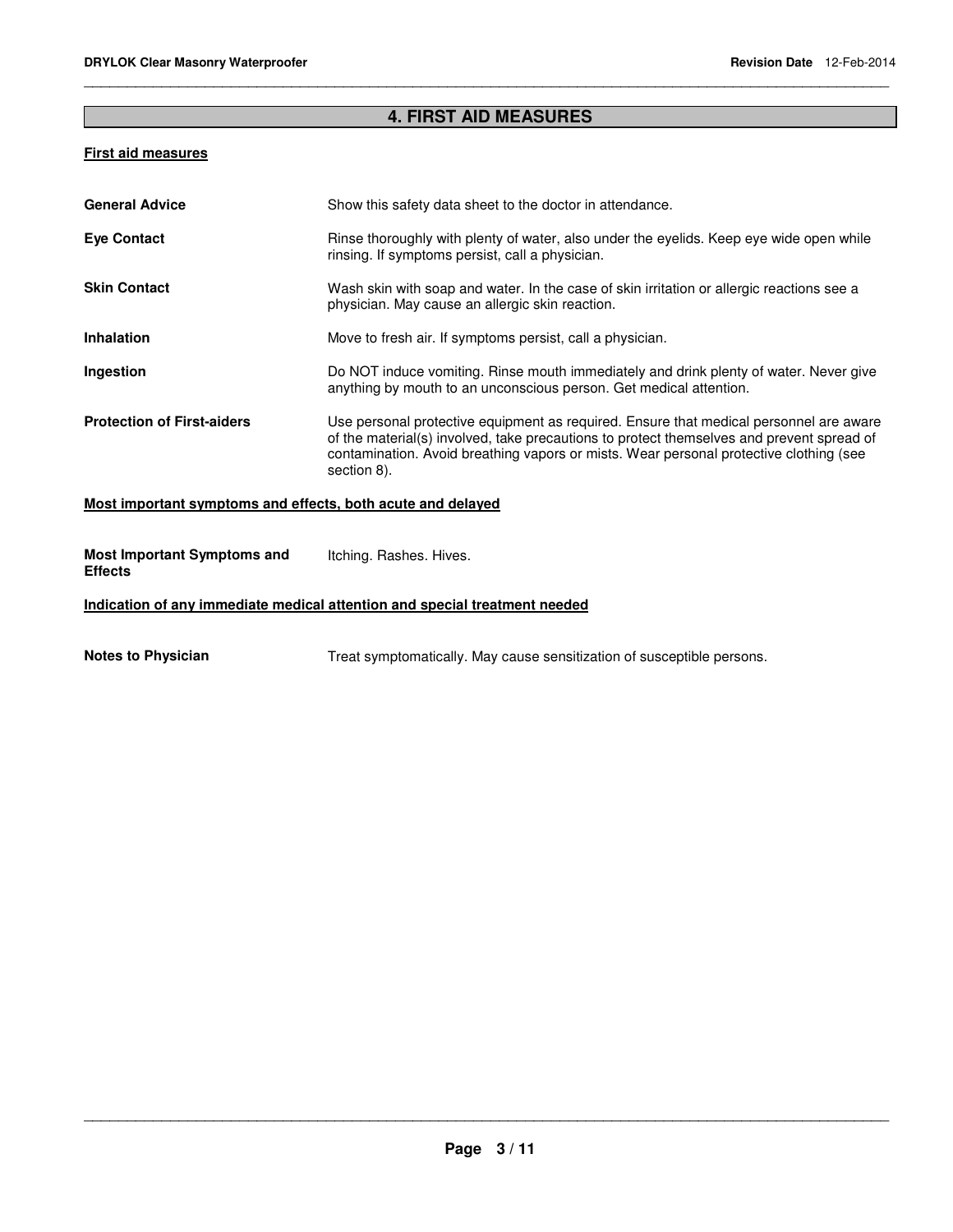# **5. FIRE-FIGHTING MEASURES Suitable Extinguishing Media** Use extinguishing measures that are appropriate to local circumstances and the surrounding environment. **Unsuitable Extinguishing Media** CAUTION: Use of water spray when fighting fire may be inefficient. **Specific Hazards Arising from the Chemical** Thermal decomposition can lead to release of irritating gases and vapors. In the event of fire and/or explosion do not breathe fumes. May cause sensitization by inhalation and skin contact. Product is or contains a sensitizer. May cause sensitization by skin contact. **Uniform Fire Code Sensitizer: Liquid Hazardous Combustion Products** Carbon oxides. **Explosion Data Sensitivity to Mechanical Impact** No. **Sensitivity to Static Discharge Mo. Protective equipment and precautions for firefighters** As in any fire, wear self-contained breathing apparatus pressure-demand, MSHA/NIOSH (approved or equivalent) and full protective gear. **6. ACCIDENTAL RELEASE MEASURES Personal precautions, protective equipment and emergency procedures Personal Precautions** Use personal protective equipment as required. Ensure adequate ventilation. Avoid contact with eyes. Avoid breathing vapors or mists. **Other Information Refer to protective measures listed in Sections 7 and 8. Environmental precautions Environmental Precautions Refer to protective measures listed in Sections 7 and 8. Methods and material for containment and cleaning up**

\_\_\_\_\_\_\_\_\_\_\_\_\_\_\_\_\_\_\_\_\_\_\_\_\_\_\_\_\_\_\_\_\_\_\_\_\_\_\_\_\_\_\_\_\_\_\_\_\_\_\_\_\_\_\_\_\_\_\_\_\_\_\_\_\_\_\_\_\_\_\_\_\_\_\_\_\_\_\_\_\_\_\_\_\_\_\_\_\_\_\_\_\_

**Methods for Containment** Prevent further leakage or spillage if safe to do so.

**Methods for Cleaning Up** Soak up with inert absorbent material. Pick up and transfer to properly labeled containers.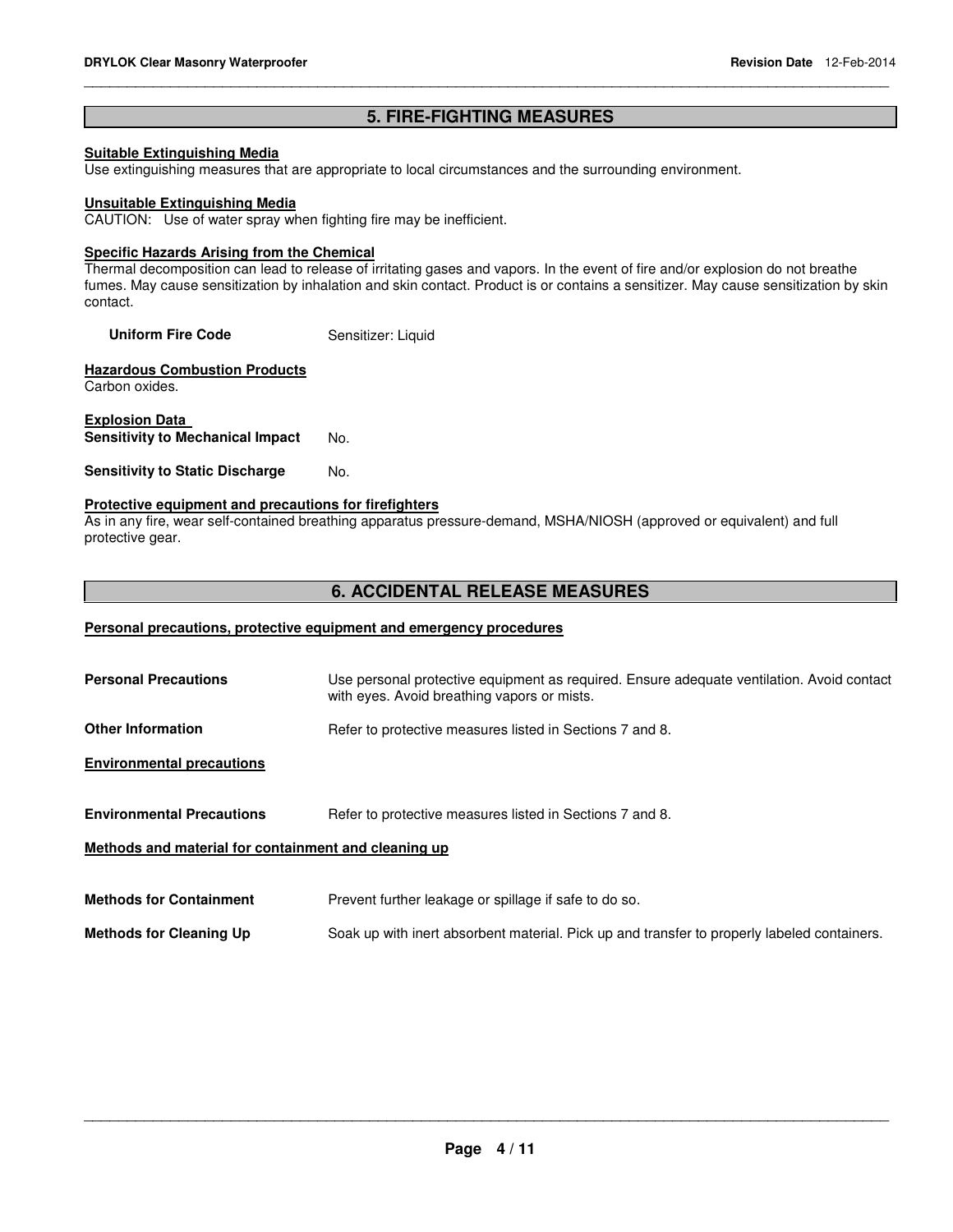# **7. HANDLING AND STORAGE**

\_\_\_\_\_\_\_\_\_\_\_\_\_\_\_\_\_\_\_\_\_\_\_\_\_\_\_\_\_\_\_\_\_\_\_\_\_\_\_\_\_\_\_\_\_\_\_\_\_\_\_\_\_\_\_\_\_\_\_\_\_\_\_\_\_\_\_\_\_\_\_\_\_\_\_\_\_\_\_\_\_\_\_\_\_\_\_\_\_\_\_\_\_

# **Precautions for safe handling**

| <b>Handling</b>                                 | Handle in accordance with good industrial hygiene and safety practice. Ensure adequate<br>ventilation. Avoid breathing vapors or mists. Avoid contact with skin and eyes. In case of<br>insufficient ventilation, wear suitable respiratory equipment. Do not eat, drink or smoke<br>when using this product. |
|-------------------------------------------------|---------------------------------------------------------------------------------------------------------------------------------------------------------------------------------------------------------------------------------------------------------------------------------------------------------------|
|                                                 | Conditions for safe storage, including any incompatibilities                                                                                                                                                                                                                                                  |
| <b>Storage</b>                                  | Keep containers tightly closed in a dry, cool and well-ventilated place. Keep out of the reach<br>of children. Keep in properly labeled containers.                                                                                                                                                           |
| Incompatible Products                           | None known based on information supplied.                                                                                                                                                                                                                                                                     |
| <b>8. EXPOSURE CONTROLS/PERSONAL PROTECTION</b> |                                                                                                                                                                                                                                                                                                               |

#### **Control parameters**

#### **Exposure Guidelines**

| <b>Chemical Name</b>                | <b>ACGIH TLV</b> | <b>OSHA PEL</b>                      | <b>NIOSH IDLH</b>           |
|-------------------------------------|------------------|--------------------------------------|-----------------------------|
| Dipropylene glycol monomethyl ether | STEL: 150 ppm    | TWA: 100 ppm                         | IDLH: 600 ppm               |
| 34590-94-8                          | TWA: 100 ppm     | TWA: 600 mg/m <sup>3</sup>           | TWA: 100 ppm                |
|                                     |                  | (vacated) TWA: 100 ppm               | TWA: 600 mg/m <sup>3</sup>  |
|                                     |                  | (vacated) TWA: 600 mg/m <sup>3</sup> | STEL: 150 ppm               |
|                                     |                  | (vacated) STEL: 150 ppm              | STEL: 900 mg/m <sup>3</sup> |
|                                     |                  | (vacated) STEL: $900 \text{ mg/m}^3$ |                             |
|                                     |                  | (vacated) S*                         |                             |

ACGIH TLV: American Conference of Governmental Industrial Hygienists - Threshold Limit Value. OSHA PEL: Occupational Safety and Health Administration - Permissible Exposure Limits. NIOSH IDLH Immediately Dangerous to Life or Health

**Other Exposure Guidelines** Vacated limits revoked by the Court of Appeals decision in AFL-CIO v. OSHA, 965 F.2d 962 (11th Cir., 1992) See section 15 for national exposure control parameters.

#### **Appropriate engineering controls**

| <b>Engineering Measures</b>                                           | <b>Showers</b><br>Eyewash stations<br><b>Ventilation systems</b>                                                                                                            |
|-----------------------------------------------------------------------|-----------------------------------------------------------------------------------------------------------------------------------------------------------------------------|
| Individual protection measures, such as personal protective equipment |                                                                                                                                                                             |
| <b>Eye/Face Protection</b>                                            | Wear safety glasses with side shields (or goggles).                                                                                                                         |
| <b>Skin and Body Protection</b>                                       | Wear protective gloves and protective clothing.                                                                                                                             |
| <b>Respiratory Protection</b>                                         | No protective equipment is needed under normal use conditions. If exposure limits are<br>exceeded or irritation is experienced, ventilation and evacuation may be required. |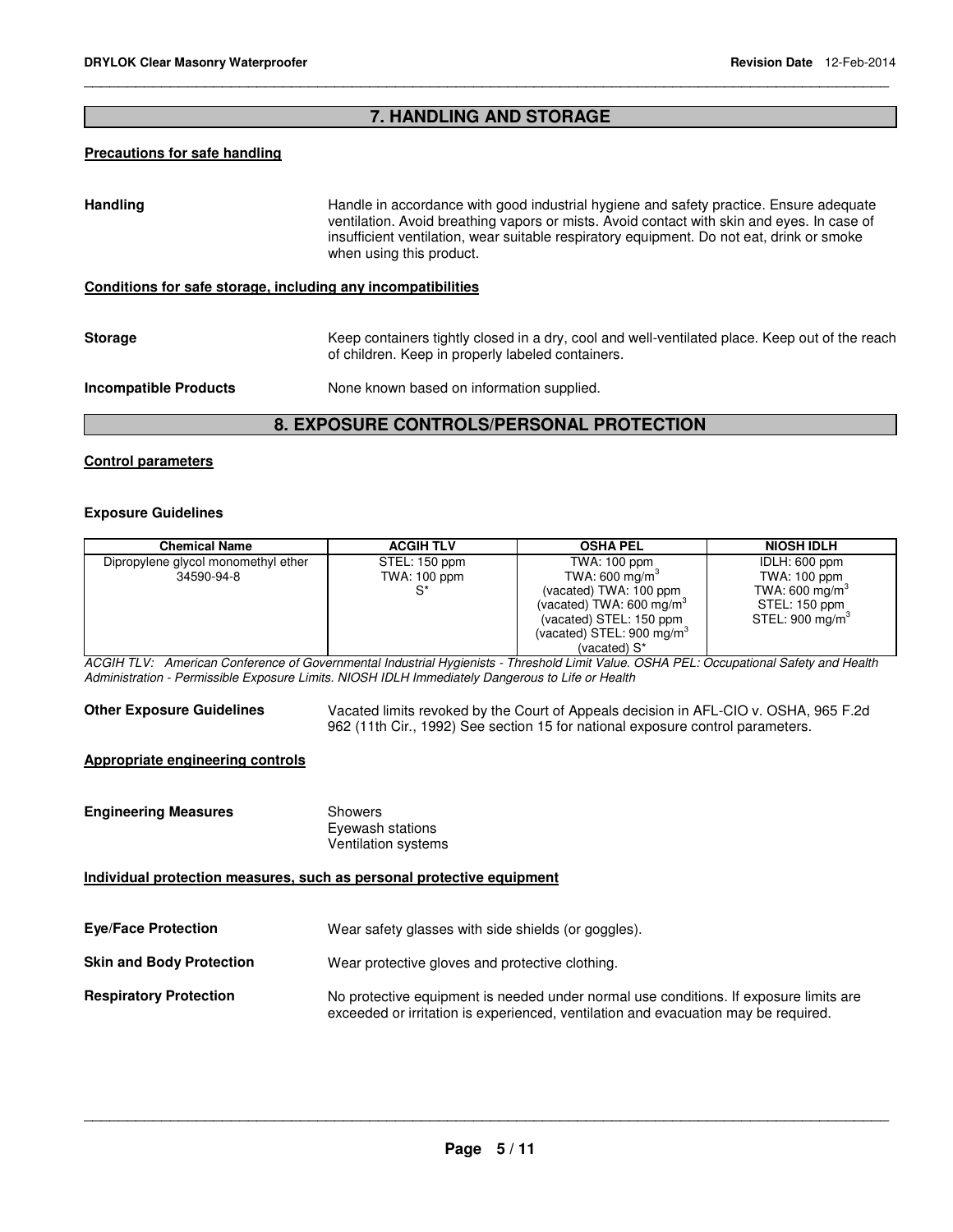**Hygiene Measures** Handle in accordance with good industrial hygiene and safety practice. Do not eat, drink or smoke when using this product. Keep away from food, drink and animal feeding stuffs. Wash hands before breaks and immediately after handling the product. Remove and wash contaminated clothing before re-use. Regular cleaning of equipment, work area and clothing is recommended.

### **9. PHYSICAL AND CHEMICAL PROPERTIES**

\_\_\_\_\_\_\_\_\_\_\_\_\_\_\_\_\_\_\_\_\_\_\_\_\_\_\_\_\_\_\_\_\_\_\_\_\_\_\_\_\_\_\_\_\_\_\_\_\_\_\_\_\_\_\_\_\_\_\_\_\_\_\_\_\_\_\_\_\_\_\_\_\_\_\_\_\_\_\_\_\_\_\_\_\_\_\_\_\_\_\_\_\_

#### **Physical and Chemical Properties**

| <b>Physical State</b> |  |
|-----------------------|--|
| Appearance            |  |
| Color                 |  |

**Property**<br> **Property**<br> **PH**<br> **PH**<br> **PH**<br> **PH**<br> **PH**<br> **PH**<br> **Remarks/ Method**<br> **PH Melting/freezing point Boiling point / boiling range**  $100 \text{ °C}$  / 212 °F None known<br> **Flash Point C** 19034 F None known **Evaporation rate No data available None known**<br> **Elammability (solid. gas)** No data available **None known** None known **Flammability (solid, gas) Flammability Limits in Air Upper flammability limit** No data available **Lower flammability limit** No data available **Vapor pressure No data available None known Vapor density** No data available None known **Water Solubility** Soluble in water None known **Solubility in other solvents** No data available **None known**<br> **Partition coefficient: n-octanol/water** No data available **None known**<br>
None known **Partition coefficient: n-octanol/water No data available**  $\begin{array}{ccc} \text{控} & \text{None} & \text{None} \\ \text{Aution} & \text{Home} & \text{None} & \text{None} \\ \end{array}$ **Autoignition temperature Decomposition temperature** No data available **None known** None known **Kinematic viscosity No data available None known Dynamic viscosity**<br> **Explosive Properties**<br>
No data available<br>
No data available **Explosive Properties No data available**<br> **Oxidizing Properties No data available Oxidizing Properties** 

#### **Other Information**

| Softening Point            | No data available |
|----------------------------|-------------------|
| VOC Content (%)            | No data available |
| Particle Size              | No data available |
| Particle Size Distribution | No data available |

Liquid **Appearance** Milky white **Odor** Amine **Color** No information available **Odor Threshold** No information available

**Phone known**<br> **pH PH 2** None known<br> **pHP** None known **FRASH POINT POINT POINT AT A FIRAL POINT POINT POINT A** None known<br> **FRASH POINT A None known**<br> **FRASH POINT A FIRAL POINT A FIRAL POINT A FIRAL POINT A FIRAL POINT A FIRAL POINT A FIRAL POINT A FIRAL POINT** 

**No data available None known**<br>Soluble in water None known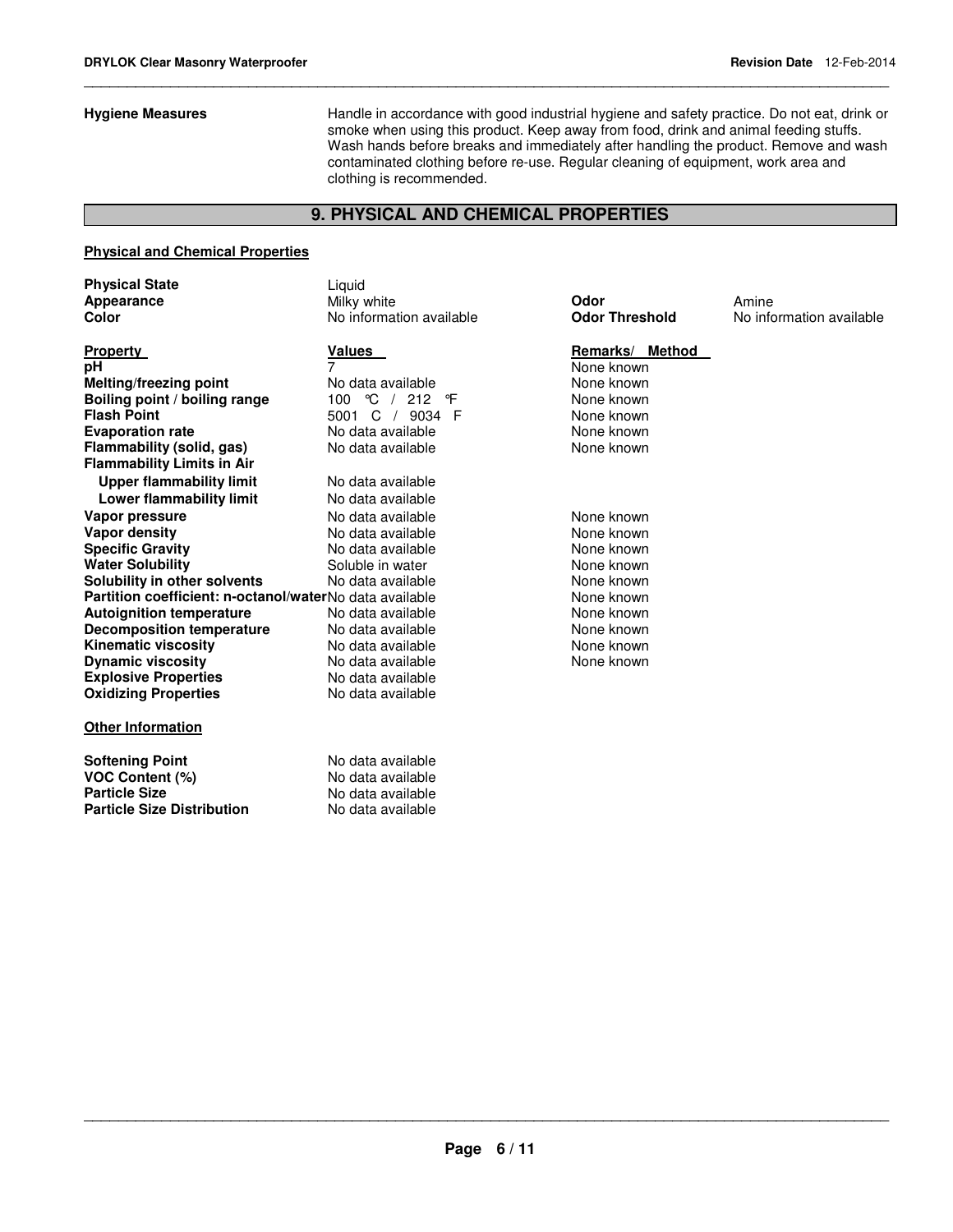# **10. STABILITY AND REACTIVITY**

\_\_\_\_\_\_\_\_\_\_\_\_\_\_\_\_\_\_\_\_\_\_\_\_\_\_\_\_\_\_\_\_\_\_\_\_\_\_\_\_\_\_\_\_\_\_\_\_\_\_\_\_\_\_\_\_\_\_\_\_\_\_\_\_\_\_\_\_\_\_\_\_\_\_\_\_\_\_\_\_\_\_\_\_\_\_\_\_\_\_\_\_\_

#### **Reactivity**

No data available.

#### **Chemical stability**

Stable under recommended storage conditions.

#### **Possibility of Hazardous Reactions**

None under normal processing.

#### **Hazardous Polymerization**

Hazardous polymerization does not occur.

#### **Conditions to avoid**

Excessive heat.

#### **Incompatible materials**

None known based on information supplied.

#### **Hazardous Decomposition Products**

Carbon oxides.

# **11. TOXICOLOGICAL INFORMATION**

#### **Information on likely routes of exposure**

#### **Product Information** .

| <b>Inhalation</b>   | Vapors may be irritating to eyes, nose, throat, and lungs.                                |
|---------------------|-------------------------------------------------------------------------------------------|
| Eye Contact         | May cause irritation.                                                                     |
| <b>Skin Contact</b> | Repeated or prolonged skin contact may cause allergic reactions with susceptible persons. |
| Ingestion           | Not an expected route of exposure.                                                        |

#### **Component Information**

| <b>Chemical Name</b>                                        | LD50 Oral             | <b>LD50 Dermal</b>      | <b>LC50 Inhalation</b>                            |
|-------------------------------------------------------------|-----------------------|-------------------------|---------------------------------------------------|
| Dipropylene glycol monomethyl<br>ether<br>34590-94-8        | (Rat)<br>= 5230 mg/kg | $= 9500$ mg/kg (Rabbit) | -                                                 |
| 2-Propanol,<br>$1-(2-butoxy-1-methylethoxy)-$<br>29911-28-2 |                       |                         | $> 2.04$ mg/L (Rat) 4 h<br>$= 42.1$ ppm (Rat) 4 h |

#### **Information on toxicological effects**

**Symptoms Itching. Rashes. Hives.** 

### **Delayed and immediate effects as well as chronic effects from short and long-term exposure**

Sensitization **May cause sensitization of susceptible persons**. May cause sensitization by skin contact.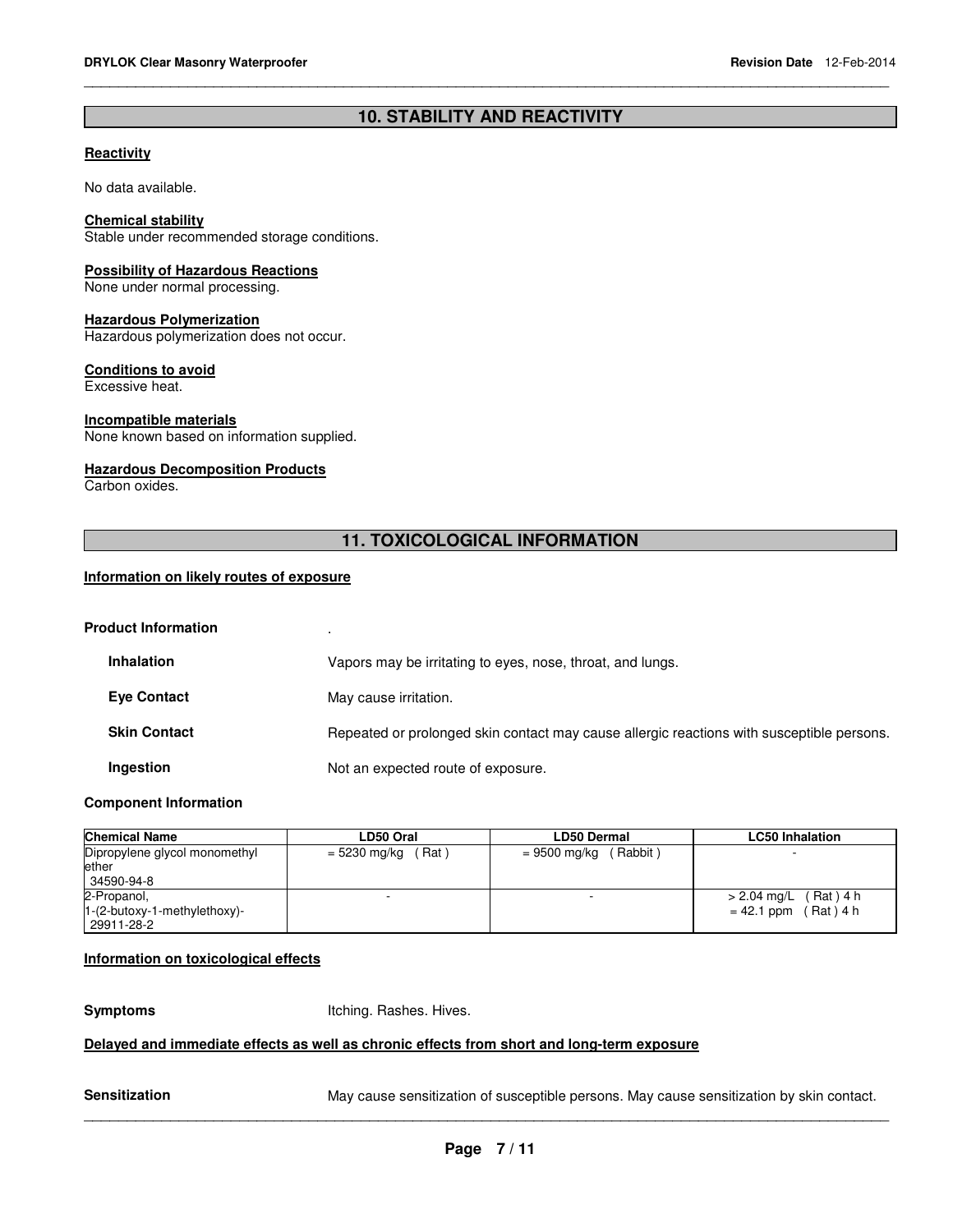| <b>Mutagenic Effects</b>                                                           | No information available.                                                                                      |
|------------------------------------------------------------------------------------|----------------------------------------------------------------------------------------------------------------|
| Carcinogenicity                                                                    | Contains no ingredient listed as a carcinogen.                                                                 |
| <b>Reproductive Toxicity</b>                                                       | No information available.                                                                                      |
| <b>STOT - single exposure</b>                                                      | No information available.                                                                                      |
| STOT - repeated exposure<br><b>Chronic Toxicity</b><br><b>Target Organ Effects</b> | No information available.<br>No known effect based on information supplied.<br>Skin. Eyes. Respiratory system. |
| <b>Aspiration Hazard</b>                                                           | No information available.                                                                                      |
| Numerical measures of toxicity - Product Information                               |                                                                                                                |

#### **The following values are calculated based on chapter 3.1 of the GHS document**

# **ATEmix (oral)**

21,328.00 mg/kg

# **12. ECOLOGICAL INFORMATION**

\_\_\_\_\_\_\_\_\_\_\_\_\_\_\_\_\_\_\_\_\_\_\_\_\_\_\_\_\_\_\_\_\_\_\_\_\_\_\_\_\_\_\_\_\_\_\_\_\_\_\_\_\_\_\_\_\_\_\_\_\_\_\_\_\_\_\_\_\_\_\_\_\_\_\_\_\_\_\_\_\_\_\_\_\_\_\_\_\_\_\_\_\_

### **Ecotoxicity**

Harmful to aquatic life with long lasting effects.

| <b>Chemical Name</b>                                      | <b>Toxicity to Algae</b> | <b>Toxicity to Fish</b>                                                                                                                                                                                                                                                | <b>Toxicity to</b><br><b>Microorganisms</b> | Daphnia Magna (Water<br>Flea)             |
|-----------------------------------------------------------|--------------------------|------------------------------------------------------------------------------------------------------------------------------------------------------------------------------------------------------------------------------------------------------------------------|---------------------------------------------|-------------------------------------------|
| 2-Propanol,<br>1-(2-butoxy-1-methylethoxy)-<br>29911-28-2 |                          | LC50: 841 mg/L (96 h static)<br>Poecilia reticulata                                                                                                                                                                                                                    |                                             |                                           |
| Dipropylene glycol<br>monomethyl ether<br>34590-94-8      |                          | $LC50:$ > 10000 mg/L (96 h)<br>static) Pimephales promelas                                                                                                                                                                                                             |                                             | $LC50: 1919$ mg/L (48 h)<br>Daphnia magna |
| lodopropynyl butylcarbamate<br>55406-53-6                 |                          | LC50: 0.049-0.079 mg/L (96<br>h flow-through)<br>Oncorhynchus mykiss<br>LC50: 0.05-0.089 mg/L (96 h<br>Oncorhynchus mykiss<br>LC50: 0.18-0.23 mg/L (96 h<br>flow-through) Pimephales<br>promelas<br>LC50: 0.14-0.32 mg/L (96 h<br>flow-through) Lepomis<br>macrochirus |                                             |                                           |

### **Persistence and Degradability**

No information available.

#### **Bioaccumulation**

No information available

| <b>Chemical Name</b>                                                  | $-0c$<br>Pow |
|-----------------------------------------------------------------------|--------------|
| -<br>ether<br>Dipropylene glycol monomethyl o<br>$\sim$<br>34590-94-6 | 0.064        |

#### **Other adverse effects**

No information available.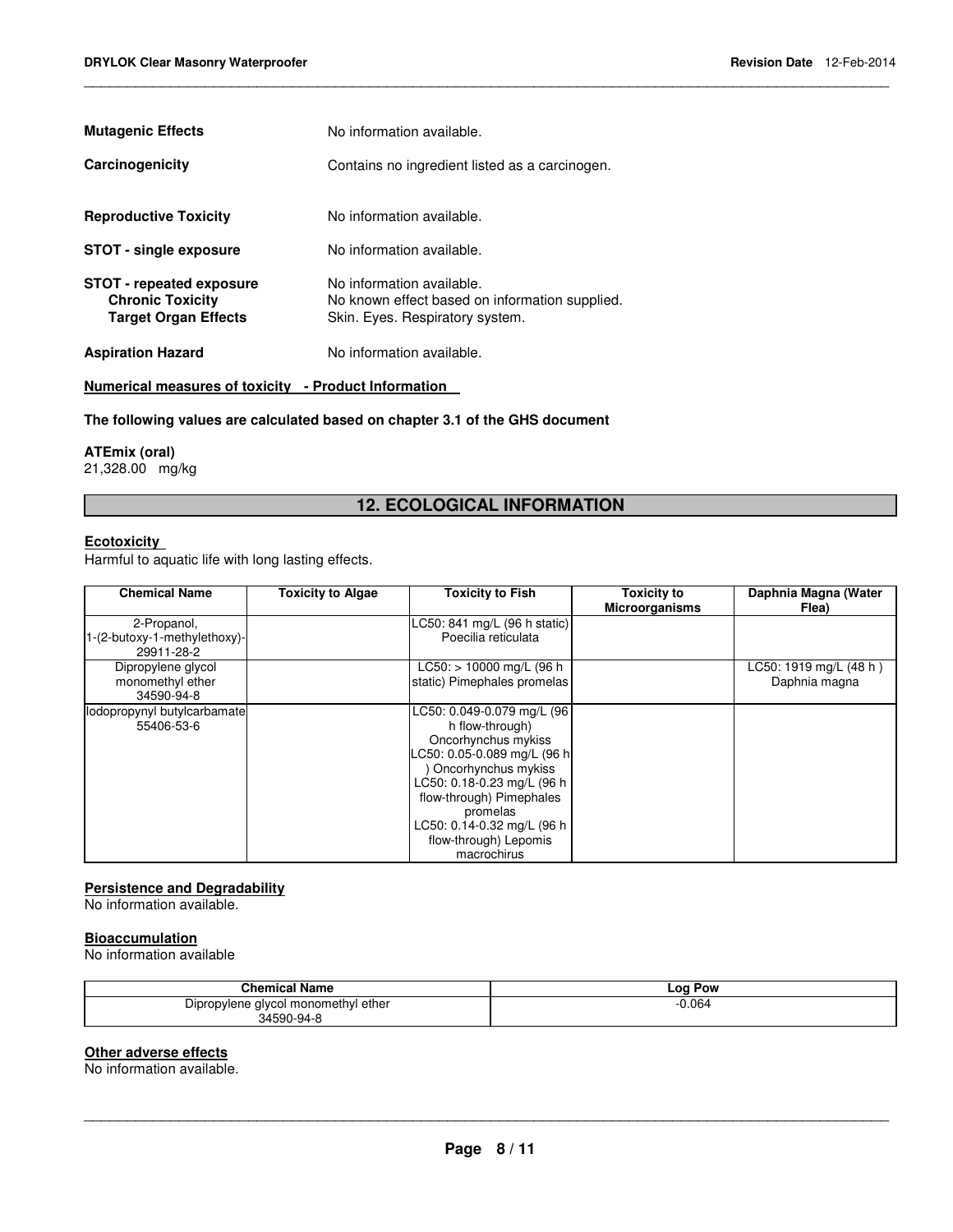# **13. DISPOSAL CONSIDERATIONS**

\_\_\_\_\_\_\_\_\_\_\_\_\_\_\_\_\_\_\_\_\_\_\_\_\_\_\_\_\_\_\_\_\_\_\_\_\_\_\_\_\_\_\_\_\_\_\_\_\_\_\_\_\_\_\_\_\_\_\_\_\_\_\_\_\_\_\_\_\_\_\_\_\_\_\_\_\_\_\_\_\_\_\_\_\_\_\_\_\_\_\_\_\_

# **Waste treatment methods**

| Disposal methods              | This material, as supplied, is not a hazardous waste according to Federal regulations (40<br>CFR 261). This material could become a hazardous waste if it is mixed with or otherwise<br>comes in contact with a hazardous waste, if chemical additions are made to this material, or<br>if the material is processed or otherwise altered. Consult 40 CFR 261 to determine whether<br>the altered material is a hazardous waste. Consult the appropriate state, regional, or local<br>regulations for additional requirements. |
|-------------------------------|--------------------------------------------------------------------------------------------------------------------------------------------------------------------------------------------------------------------------------------------------------------------------------------------------------------------------------------------------------------------------------------------------------------------------------------------------------------------------------------------------------------------------------|
| <b>Contaminated Packaging</b> | Dispose of in accordance with local regulations.                                                                                                                                                                                                                                                                                                                                                                                                                                                                               |

### **California Hazardous Waste Codes** 331

# **14. TRANSPORT INFORMATION**

| DOT<br><b>Proper Shipping Name</b><br><b>Hazard Class</b>  | Not regulated<br><b>NON REGULATED</b><br>N/A |
|------------------------------------------------------------|----------------------------------------------|
| TDG                                                        | Not regulated                                |
| MEX                                                        | Not regulated                                |
| ICAO                                                       | Not regulated                                |
| IATA<br><b>Proper Shipping Name</b><br><b>Hazard Class</b> | Not regulated<br><b>NON REGULATED</b><br>N/A |
| <b>IMDG/IMO</b><br><b>Hazard Class</b>                     | Not regulated<br>N/A                         |
| RID                                                        | Not regulated                                |
| ADR                                                        | Not regulated                                |
| ADN                                                        | Not regulated                                |

# **15. REGULATORY INFORMATION**

# **International Inventories**

TSCA Complies<br>DSL Mill compo All components are listed either on the DSL or NDSL.

**TSCA** - United States Toxic Substances Control Act Section 8(b) Inventory **DSL/NDSL** - Canadian Domestic Substances List/Non-Domestic Substances List

# **U.S. Federal Regulations**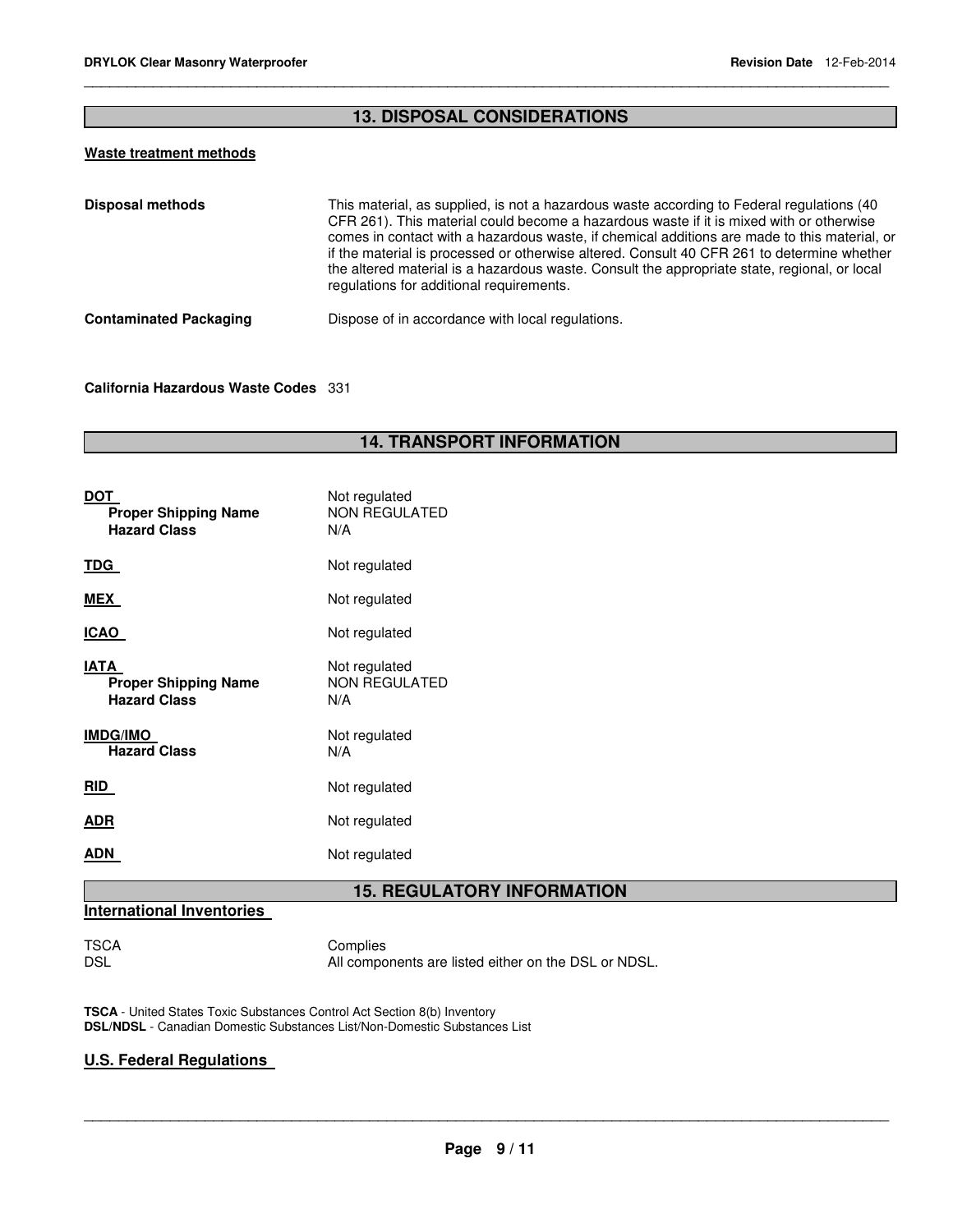#### **SARA 313**

Section 313 of Title III of the Superfund Amendments and Reauthorization Act of 1986 (SARA). This product contains a chemical or chemicals which are subject to the reporting requirements of the Act and Title 40 of the Code of Federal Regulations, Part 372

\_\_\_\_\_\_\_\_\_\_\_\_\_\_\_\_\_\_\_\_\_\_\_\_\_\_\_\_\_\_\_\_\_\_\_\_\_\_\_\_\_\_\_\_\_\_\_\_\_\_\_\_\_\_\_\_\_\_\_\_\_\_\_\_\_\_\_\_\_\_\_\_\_\_\_\_\_\_\_\_\_\_\_\_\_\_\_\_\_\_\_\_\_

| <b>Chemical Name</b>                             | <b>CAS-No</b> | Weight % | SARA 313 - Threshold<br>Values % |
|--------------------------------------------------|---------------|----------|----------------------------------|
| Dipropylene glycol monomethyl ether - 34590-94-8 | 34590-94-8    | - 5      | 1.0                              |
| <b>SARA 311/312 Hazard Categories</b>            |               |          |                                  |
| <b>Acute Health Hazard</b>                       | Yes           |          |                                  |
| <b>Chronic Health Hazard</b>                     | No            |          |                                  |
| <b>Fire Hazard</b>                               | No            |          |                                  |
| Sudden Release of Pressure Hazard                | No            |          |                                  |
| <b>Reactive Hazard</b>                           | No            |          |                                  |

#### **CWA (Clean Water Act)**

This product does not contain any substances regulated as pollutants pursuant to the Clean Water Act (40 CFR 122.21 and 40 CFR 122.42)

#### **CERCLA**

This material, as supplied, does not contain any substances regulated as hazardous substances under the Comprehensive Environmental Response Compensation and Liability Act (CERCLA) (40 CFR 302) or the Superfund Amendments and Reauthorization Act (SARA) (40 CFR 355). There may be specific reporting requirements at the local, regional, or state level pertaining to releases of this material

#### **US State Regulations**

#### **California Proposition 65**

This product does not contain any Proposition 65 chemicals

#### **U.S. State Right-to-Know Regulations**

| <b>Chemical Name</b>                              | <b>New Jersey</b> | <b>Massachusetts</b> | Pennsvlvania | <b>Rhode Island</b> | <b>Illinois</b> |
|---------------------------------------------------|-------------------|----------------------|--------------|---------------------|-----------------|
| Dipropylene glycol monomethyl ether<br>34590-94-8 |                   |                      |              |                     |                 |

#### **International Regulations**

### **Mexico**

**National occupational exposure limits** 

| Component                           | <b>Carcinogen Status</b> | <b>Exposure Limits</b>             |  |
|-------------------------------------|--------------------------|------------------------------------|--|
| Dipropylene glycol monomethyl ether |                          | Mexico: TWA 100 ppm                |  |
| $34590 - 94 - 8 (1 - 5)$            |                          | Mexico: TWA 60 mg/m <sup>3</sup>   |  |
|                                     |                          | Mexico: STEL 150 ppm               |  |
|                                     |                          | Mexico: STEL 900 mg/m <sup>3</sup> |  |

Mexico - Occupational Exposure Limits - Carcinogens

#### **Canada WHMIS Hazard Class** D2B - Toxic materials



# **16. OTHER INFORMATION**